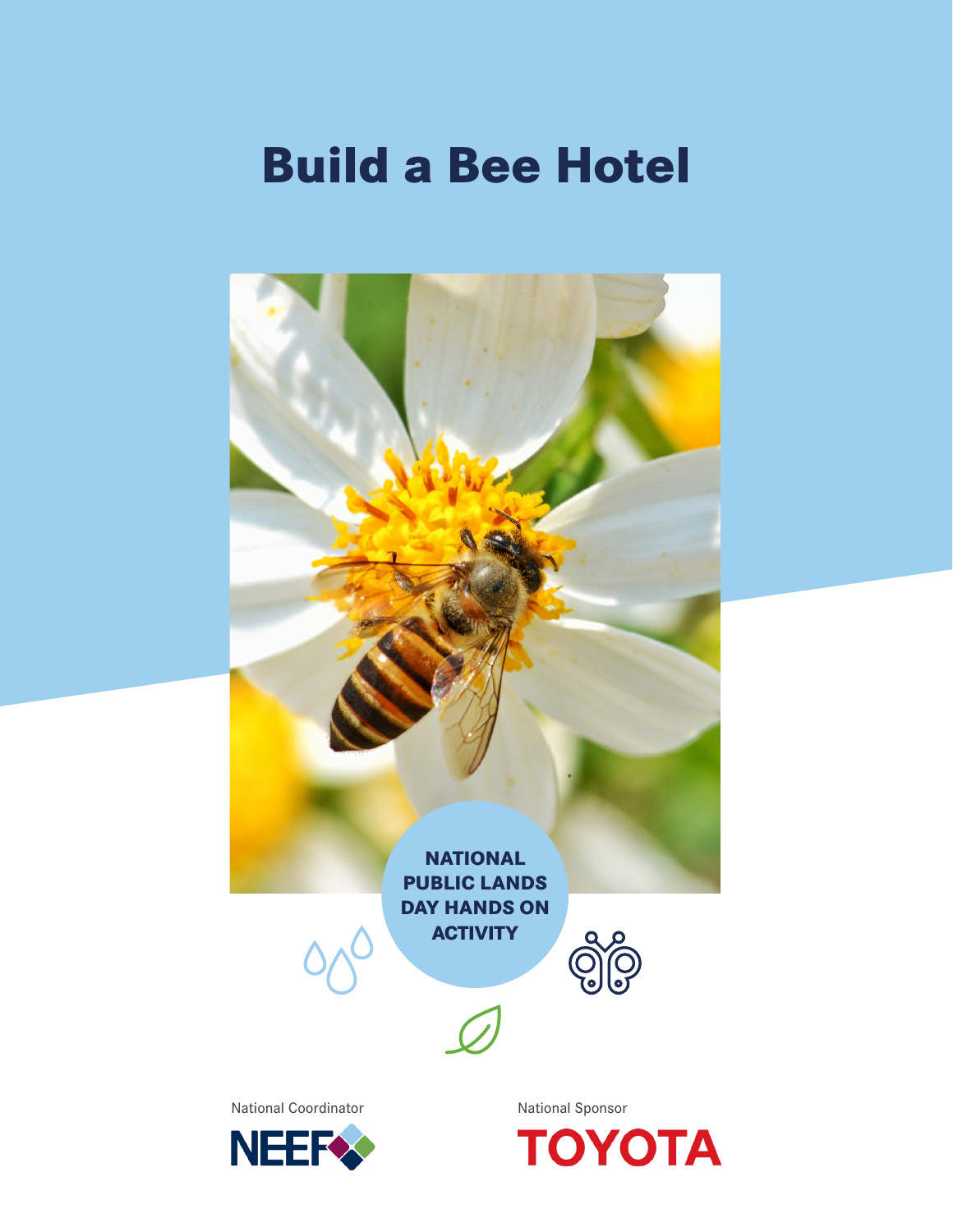

## What is a Bee Hotel?

Bee hotels, or bee houses, are structures that bees can use to lay their eggs. They provide a safe space away from predators, weather, and other threats that can interfere with a successful reproductive cycle.

Bee hotels are a great way to attract pollinators to your flower or vegetable garden. Building a bee hotel is a fun activity for the whole family!



### **Bee Nurseries**

The bees that nest in bee hotels are solitary bees—they are different than honeybees or bumblebees that people typically think of when talking about bees. Solitary bees comprise a large percentage of the world's bees. In fact, nearly 90% of all bee species are solitary bees!

Solitary bees lay their eggs in small holes. Many solitary bees are too small to chew their own holes in solid wood, so they save time and energy by nesting in pre-made holes like old grub tunnels or crevices in peeling bark. Solitary bees will nest in a variety of pre-made cavities, as long as the hole is the right size and depth for them.



### **Have You Thanked a Bee Today?**

Three-fourths of the world's flowering plants and about 35 percent of the world's food crops depend on pollinators to survive. Pollinators are animals that travel between plants, carrying pollen with them to help plants reproduce. Between \$235 and \$577 billion worth of annual global food production relies on the contribution of pollinators, including bees.

Unfortunately, pollinator populations are declining for several reasons, including habitat loss, pesticide use, and climate change. We need pollinators like solitary bees to carry pollen between plants in our vegetable plots, flower gardens, and agricultural crops. Solitary bees are becoming increasingly important pollinators as the number of honeybees continues to decrease.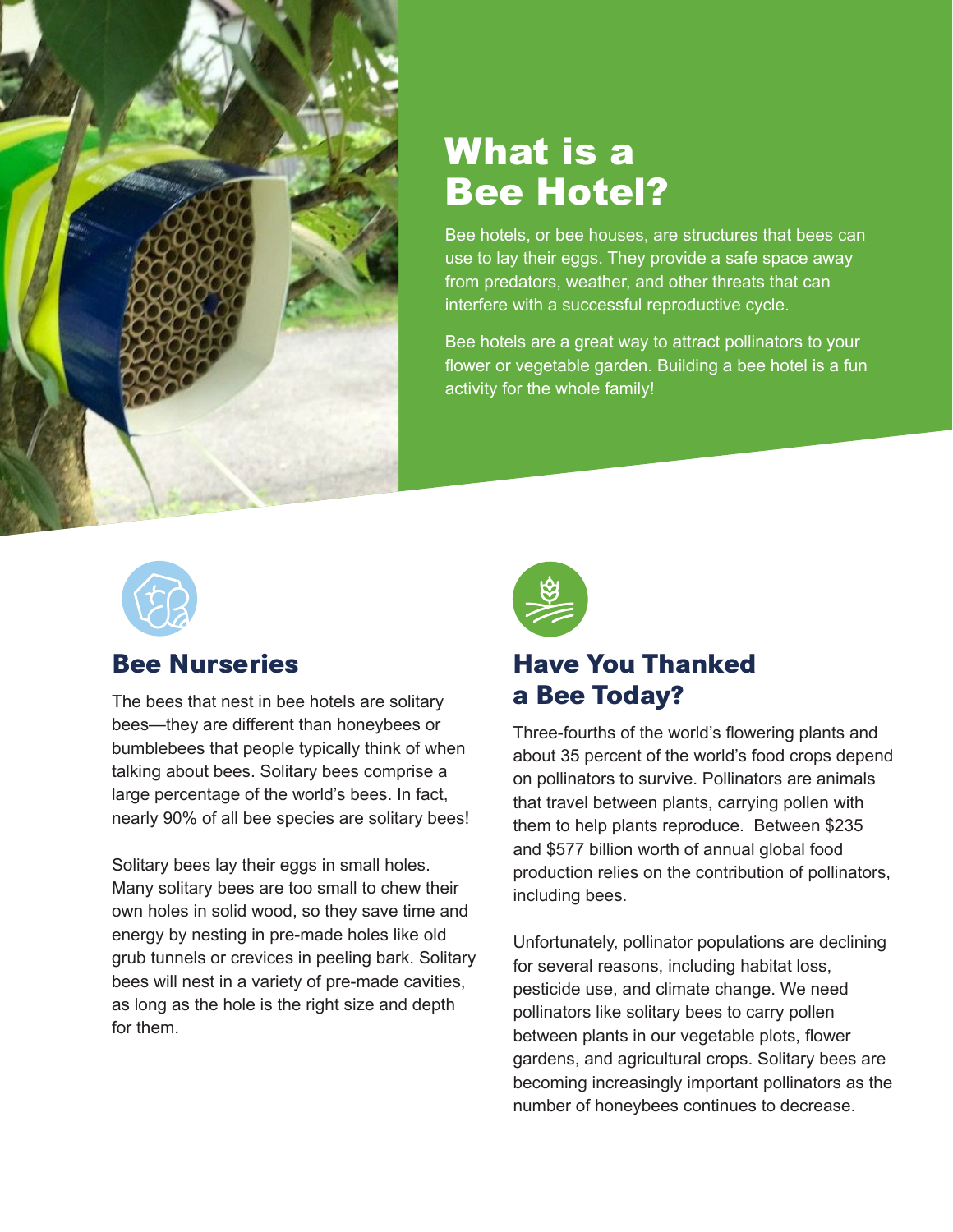### **Make a Bee Hotel**

#### **Supplies**

- 15–20 sheets of construction paper, computer paper, or scrap paper
- Scissors
- Pencil
- Empty tin can
- 2 toilet paper rolls
- Tape
- Glue

#### **Steps**

**1**

#### **Make paper tubes**

- Cut the paper so that it's a little shorter than the can.
- Roll the paper around the pencil. Try to roll each piece of paper around the pencil at least five times to create a thick tube.
- Tape the paper and remove it from the pencil.
- Make about 30 paper tubes.

**2**

**3**

#### **Assemble your bee house**

- Cover the bottom of the can with glue.
- Place the toilet paper tubes inside the can.
- Fill in the empty sapces around the the toilet paper rolls with your paper tubes. Make sure the paper tubes are snug, but not squished!
- Then, fill in the toilet paper rolls with your paper tubes. You have a bee house!

#### **Place your bee house**

.

- Find a sunny spot outside, about three feet off the ground, to place your bee house. Make sure it is secure.
- Watch your bee house to see if bees move in!



#### **How-to Video**

Watch this video from SciShow Kids to learn more about bees and make a bee house!



[youtube.com/watch?v=m0re9o1ZqX8](https://www.youtube.com/watch?v=m0re9o1ZqX8)

#### **Sources**

Activities and information for this activity were sourced from the following resources:

#### [Pollinator Partnership](https://www.pollinator.org/)

[SciShow Kids](https://www.youtube.com/watch?v=m0re9o1ZqX8)

[Ottawa Field-Naturalists' Club](https://ofnc.wordpress.com/2016/05/15/build-a-home-for-mason-bees/)

[Edmonton & Area Land Trust](https://www.ealt.ca/kids-blog/build-a-milk-carton-bee-hotel)

[All Things Fadra](https://allthingsfadra.com/making-bee-house-help-garden/)

[National Geographic](https://www.nationalgeographic.org/media/build-your-own-bee-hotel/)

[Toyota 2050 Challenges](https://global.toyota/en/sustainability/esg/challenge2050/)